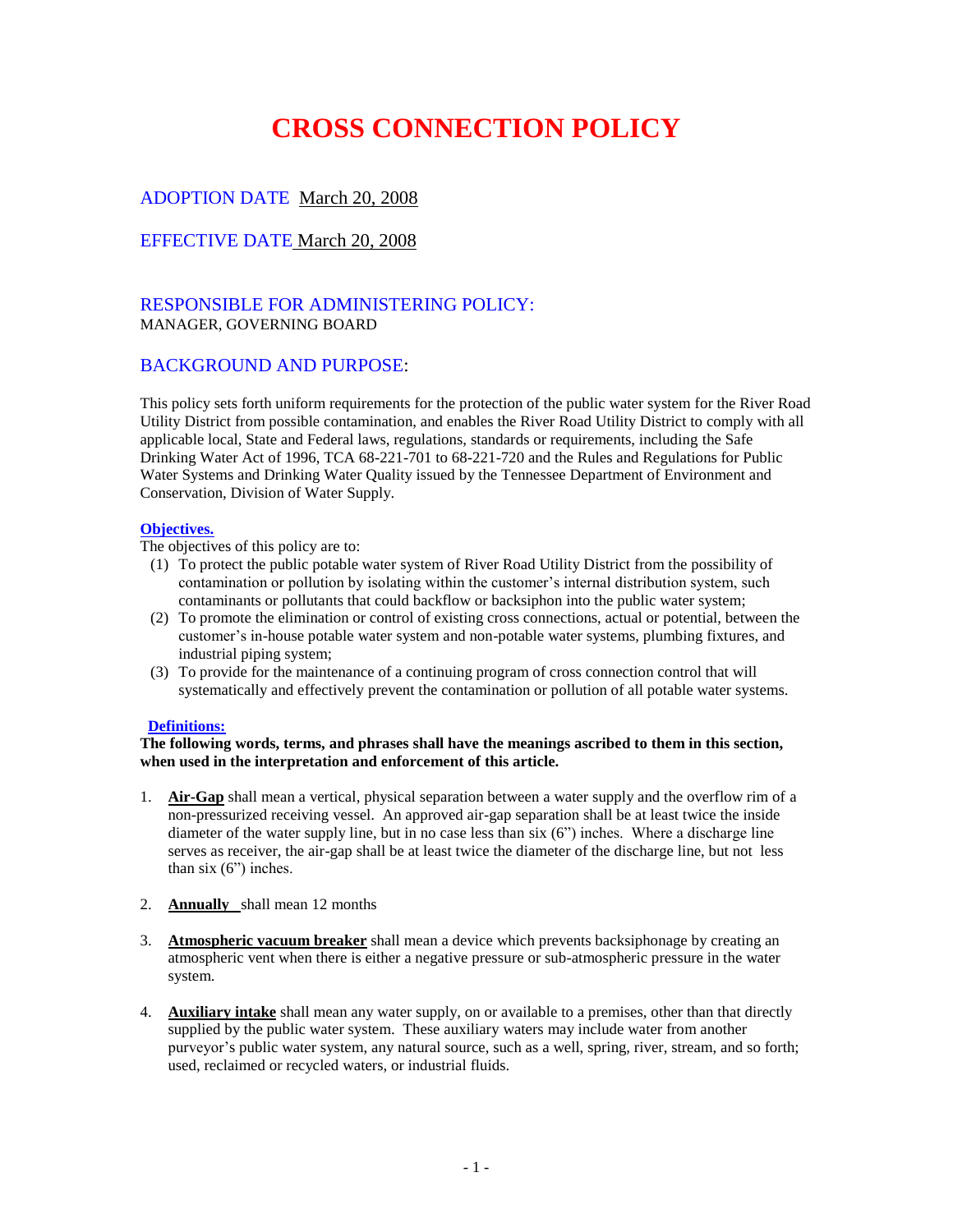- 5. **Backflow** shall mean the undesirable reversal of the intended direction of flow in a potable water distribution system as a result of a cross connection.
- 6. **Backpressure** shall mean any elevation of pressure in the downstream piping system(caused by pump, elevated tank or piping, stream and/or air pressure) above the water supply pressure at the point which would cause, or tend to cause, a reversal of the normal direction of flow.
- 7. **Backsiphonage** shall mean the flow of water or other liquids, mixtures or substances into the potable water system from any other source other than its intended source, caused by the reduction of pressure in the potable water system.
- 8. **Bypass** shall mean any system of piping or other arrangement whereby water from the public water system can be diverted around a backflow prevention devise.
- 9**. Contamination:** The introduction or admission of any foreign substances that causes illness or death.
- 10**. Contaminant**: Any substance introduced into the public water system that will cause illness or death
- 11. **Cross connection:** shall mean any physical connection or potential connection whereby the public water system is connected, directly or indirectly, with any other water supply system, sewer, drain, conduit, pool, storage reservoir, plumbing fixture or other waste or liquid of unknown or unsafe quality, which may be capable of imparting contamination to the public water system as a result of backflow or backsiphonage. Bypass arrangements, jumper connections, removable sections, swivel or changeover devices, through which or because of which backflow could occur, are considered to be cross connections.
- 12. **Double check valve assembly** shall mean an assembly of two (2) independently operating, approved check valves with tightly closing resilient seated shut-off valves on each side of the check valves, fitted with properly located resilient seared test cocks for testing each check valve.
- 13. **Double check detector assembly** shall mean an assembly of two (2) independently operating, approved check valves with an approved water meter (protected by another double check valve assembly) connected across the check valves, with tightly closing resilient seated shut-off valves on each side of the check valves, fitted with properly located resilient seated test cocks for testing each part of the assembly.
- 14**. Failed:** The status of a backflow prevention assembly determined by a performance evaluation based on the failure to meet all minimums set forth by the approved testing procedure.
- 15. **Fire protection systems** shall be classified in six different classes in accordance with **AWWA Manuel M14 – Second Edition 1990**. The six classes are as follows:

 **Class 1** shall be those with direct connections from public water mains only – no pumps, tanks, or Reservoirs; no physical connection from other water supplies; no antifreeze or other additives of any kind; all sprinkler drains discharging to the atmosphere, dry wells or other safe outlets.

 **Class 2** shall be the same as **Class 1,** except that booster pumps may be installed in the connections from the street mains.

 **Class 3** shall be those with direct connections from public water supply mains, plus one or more of the following: elevated storage tanks, fire pumps taking suction from above ground covered reservoirs or tanks, and/or pressure tanks (all storage facilities are filled from or connected to public water only, and the water in the tanks is to be maintained in a potable condition).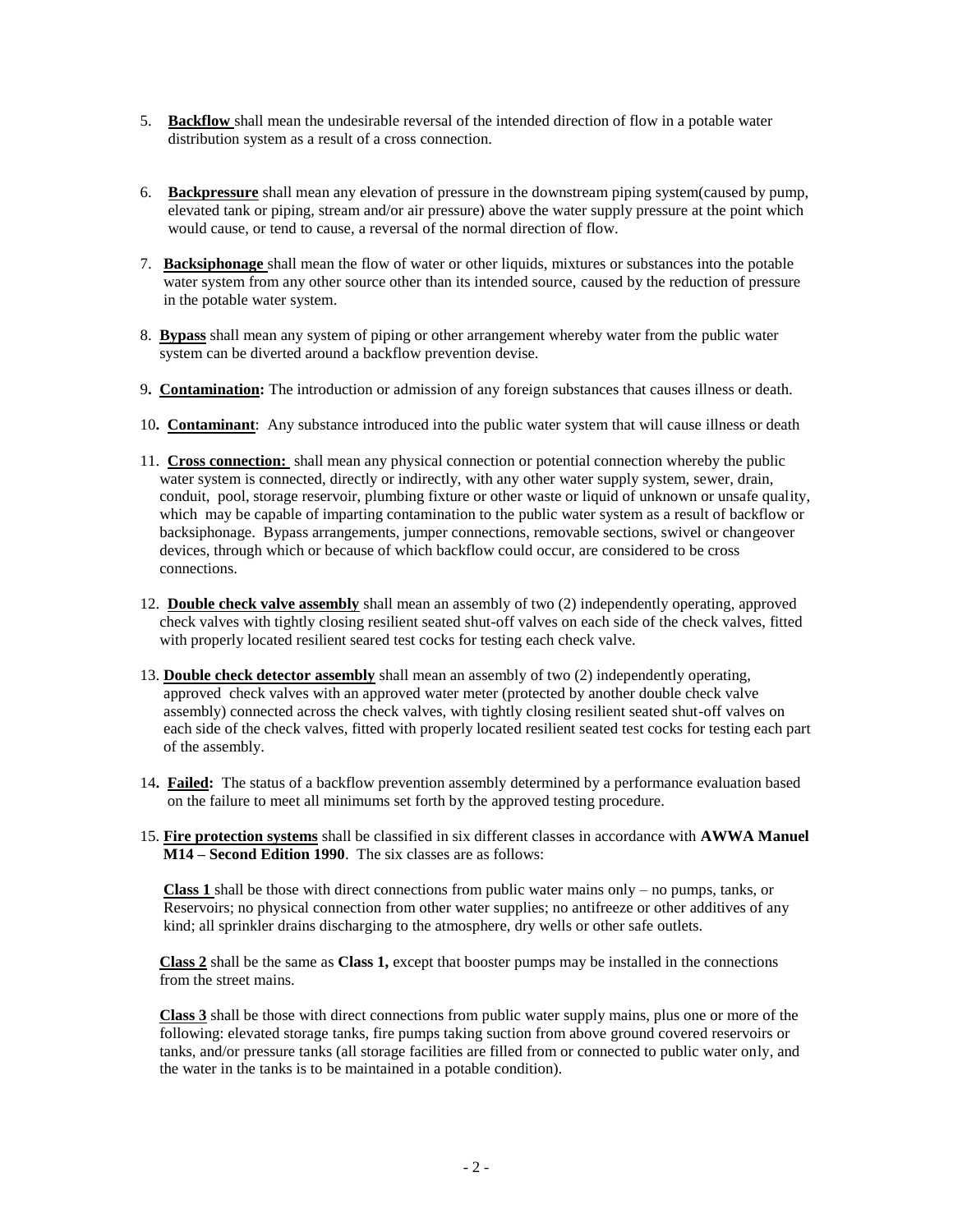**Class 4** shall be those with direct connection from the public water supply mains, similar to **Class 1 and Class 2** with an auxiliary water supply dedicated to fire department use and available to the premises, such as an auxiliary supply located within 1700 ft. of the pumper connection.

 **Class 5** shall be those directly supplied from public water mains and interconnected with auxiliary supplies, such as pumps taking suction from reservoirs exposed to contamination, or rivers and pond; driven wells, mills or other industrial water systems, or where antifreeze or other additives are used.

 **Class 6** shall be those with combined industrial and fire protection systems supplied from the public water mains only, with or without gravity storage or pump suction tanks.

- 16**. Hazard, Degree of**: A term derived from evaluation of the potential risk to public health and the adverse effect of the hazard upon the public water system.
- 17. **Hazard, Health**: A cross-connection or potential cross-connection involving any substance that could, if introduced in the public water supply, caused death, illness, and spread disease also known as a **High Hazard**.
- 18. **Hazard, Non-health**: A cross-connection or potential cross-connection involving any substance that would not be a health hazard but would constitute a nuisance or be aesthetically objectionable if introduced into the public water supply also known as **Low Hazard.**
- 19. **Interconnection** shall mean any system of piping or other arrangements whereby the public water supply is connected directly with a sewer, drain, conduit, pool, storage reservoir, or other device which does or may contain sewage or other waste or liquid which would be capable of imparting contamination to the public water system.
- 20. **Manager** shall mean the Manager of the River Road Utility District or his duly authorized deputy, agent or representative.
- 21**. Passed:** The status of a backflow prevention assembly determined by a performance evaluation in which the assembly meets all minimums set forth by the approved testing procedure.
- 22. **Performance Evaluation**: An evaluation of an approved Double Check Valve Assembly or Reduced Pressure Principle Assembly (including approved Detector Assemblies) using the latest approved testing procedures in determining the status of the assembly.
- 23. **Pollutant:** A substance in the public water system that would constitute a non-health hazard and would be aesthetically objectionable if introduced into the public water supply.
- 24. **Pollution:** The presence of a pollutant or substance in the public water system that degrades its quality so as to constitute a non-health hazard.
- 25. **Person** shall mean any and all persons, natural or artificial, including any individual, firm or Association, and any municipal or private corporation organized or existing under the laws of this or any other state or country.
- 26. **Potable water** shall mean water, which meets the criteria of the Tennessee Department of Environment and Conservation and the United States Environmental Protection Agency for human consumption.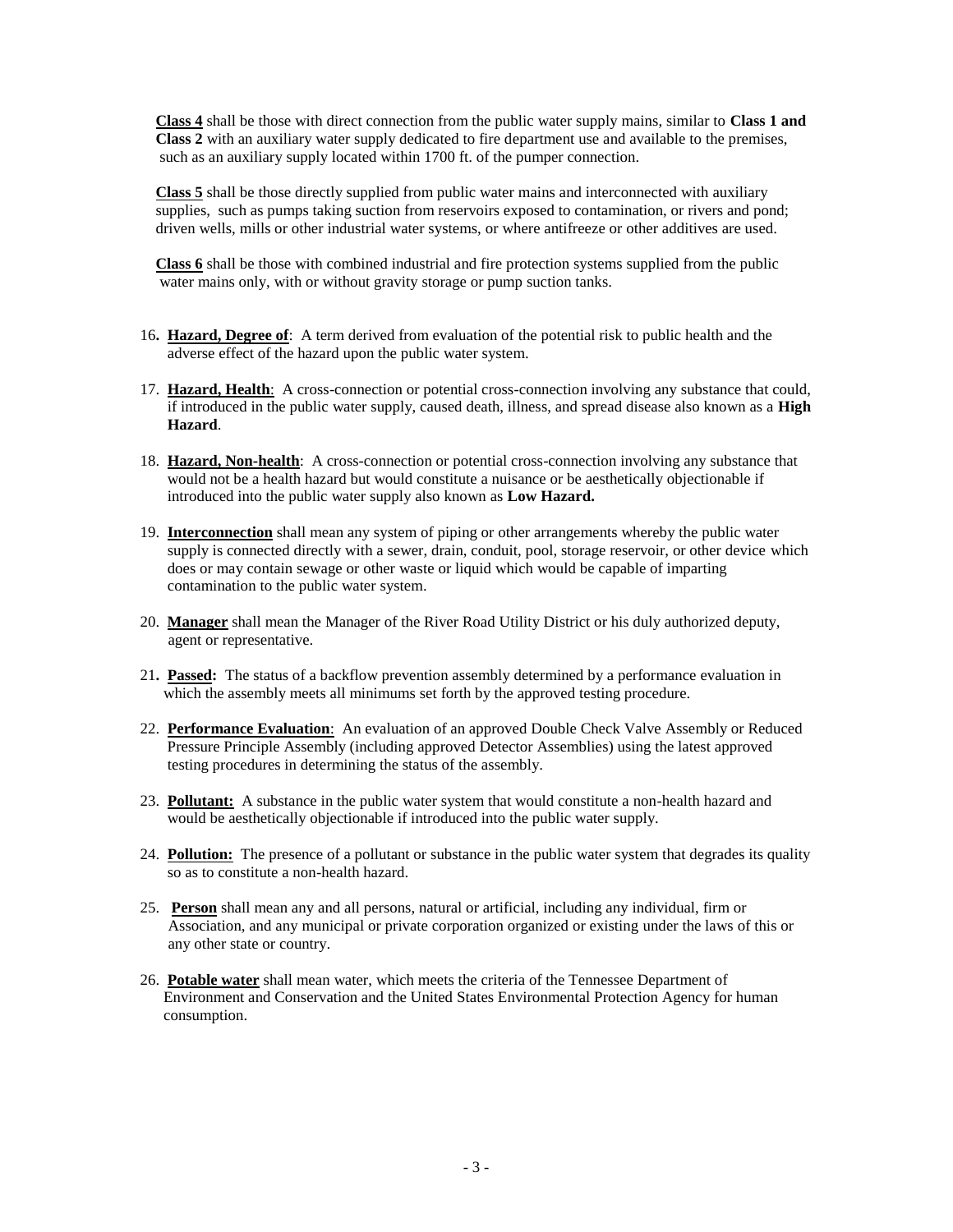- 27. **Pressure vacuum breaker** shall mean an assembly consisting of a device containing one (1) or two (2) independently operating spring loaded check valves and an independently operating spring loaded air inlet valve located on the discharge side of the check valve(s), with tightly closing shut-off valves on each side of the check valves and properly located test cocks for the testing of the check valves and relief valve.
- 28. **Public water supply** shall mean the River Road Utility District water system, which furnishes potable water to the public for general use and which is recognized as the public water supply by the Tennessee Department of Environment and Conservation.
- 29. **Reduced pressure principle backflow prevention device** shall mean any assembly consisting of two independently operating approved check valves with an automatically operating differential relief valve located between the two check valves, tightly closing resilient seated shut-off valves, plus properly located resilient seated test cocks for the testing of the check valves and the relief valves.
- 30**. Survey:** An evaluation of a premise by a water system performed for the determination of actual or potential cross-connection hazards and the appropriate backflow prevention needed.
- 31. **Water System** shall be considered as made up of two (2) parts, the utility system and the customer system.

a. The utility system shall consist of the facilities for the storage and distribution of water and shall include all those facilities of the water system under the complete control of the utility system, up to the point where the customer's system begins (i.e. the water meter);

 b. The customer system shall include those parts of the facilities beyond the termination of the utility system distribution system that are utilized in conveying domestic water to points of use.

#### **Compliance with T.C.A.**

The River Road Utility District shall be responsible for the protection of the public water system from contamination or pollution due to the backflow of contaminants through the water service connection. The River Road Utility District shall comply with Section 68-221-711(6) of the Tennessee Code Annotated, as well as the Rules and Regulations for Public Water Systems and Drinking Water Quality, legally adopted in accordance with this Code, which pertain to cross connections, auxiliary intakes, bypasses and interconnections; and shall establish an effective, on-going program to control these undesirable water uses.

#### **Regulated**

- (1) No water service connection to any premise shall be installed or maintained by the River Road Utility District system unless the water supply system is protected as required by state laws and this policy. Service of water to any premises shall be discontinued by the utility system if a backflow prevention device required by this policy is not installed, tested, and/or maintained; or if it is found that a backflow prevention device has been removed, bypassed, or if an unprotected cross connection exists on the premises. Service shall not be restored until such conditions or defects are corrected.
- (2) It shall be unlawful for any person to cause a cross connection to be made or allow one to exist for any purpose whatsoever unless the construction and operation of same have been approved by the Tennessee Department of Environment and Conservation, and the operation of such cross connection is at all times under the direction of the manager of the River Road Utility Distirct.
- (3) If, the judgment of the manager or his designated agent, an approved backflow prevention device is required at the water service connection to a customer's premises, or at any point (s) within the premises, to protect the potable water supply, the manager shall compel the installation, testing and maintenance of the required backflow prevention device(s) at the customer's expense.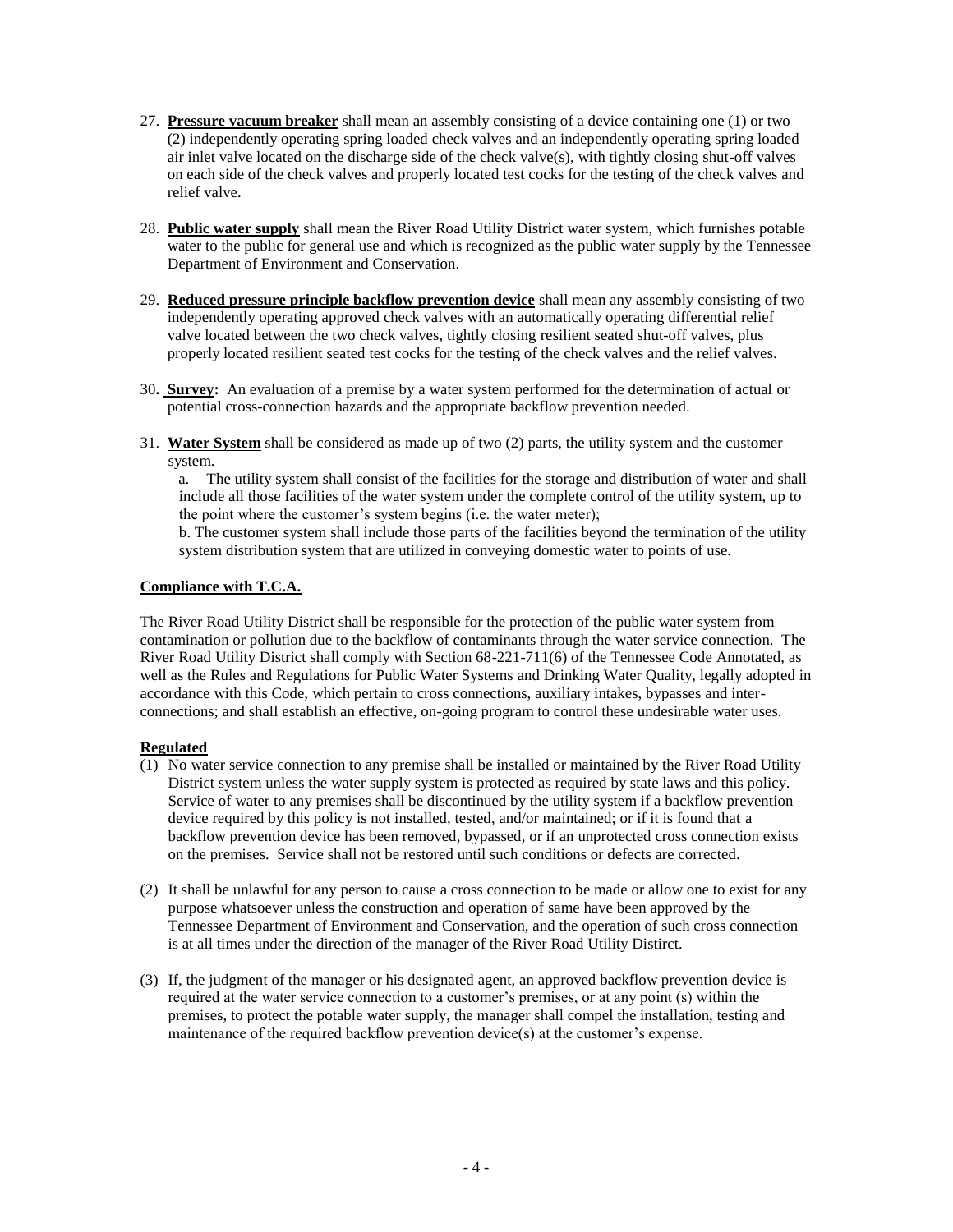#### **Permit Required**

#### **New Installations**

No installation, alteration, or change shall be made to any backflow prevention device connected to the public water supply for water service, fire protection or any other purpose without first contacting the River Road Utility District for approval.

An **Installation/Maintenance Tag** shall be installed on the device following installation and testing, and shall be removed only by personnel from the River Road Utility District at the time of inspection. One copy of the Cross-Connection Control Devices Test Report shall be submitted to the River Road Utility District upon completion of the installation and testing.

#### **Existing Installations**

No alteration, repair, testing or change shall be made of any existing backflow prevention device connected to the public water supply for water service, fire protection or any other purpose without first securing the appropriate approval and **a Cross Connection Control Devices Test Report and an installation /Maintenance Tag**. The Installation/Maintenance Tag shall be installed on the device following alteration, repair and /or testing, and shall only be removed by personnel form the River Road Utility District.

#### **Inspections**

The manager or his designated agent shall inspect all properties served by the public water supply where cross connections with the public water supply are deemed possible. The frequency of inspections and reinspection shall be based on potential health hazards involved, and shall be established by the River Road Utility District in accordance with guidelines acceptable to the Tennessee Department of Environment and Conservation. Non-Residential sites such as Markets and Restaurants shall be inspected every 5 years maximum or as need requires. Residential sites shall be inspected upon any suspicion of cross-connection.

#### **Right of Entry for Inspections**

The manager or his authorized representative shall have the right to enter, at any reasonable time, any property served by a connection to the River Road Utility District public water system for the purpose of inspecting the piping system therein for cross connection, auxiliary intakes, bypasses or interconnections, or for the testing of backflow prevention devices. Upon request, the owner, lessee, or occupant of any property so served shall furnish any pertinent information regarding the piping system(s) on such property. The refusal of such information or refusal of access, when requested, shall be deemed evidence of the presence of cross connections and shall be grounds for disconnection of water service.

## **Correction of Violations**

- (1) Any person found to have cross connections, auxiliary intakes, bypasses or interconnections in violation of the provisions of this policy shall be allowed a reasonable time within which to comply with the provisions of this policy, normally 15 days for existing devices and 60 days for new installation. After a thorough investigation of the existing conditions and an appraisal of the time required to complete the work, an appropriate amount of time shall be assigned by the manager or his representative, but in no case shall the time for corrective measures exceed ninety (90) days.
- (2) Where cross connections, auxiliary intakes, bypasses or interconnections are found that constitute an extreme hazard, with the immediate possibility of contaminating the public water system, the River Road Utility District shall require that immediate corrective action to be taken to eliminate the threat to the public water system. Expeditious steps shall be taken to disconnect the public water system form the on-site piping systems unless the imminent hazard is immediately corrected, subject to the right to a due process hearing upon timely request. The time allowed for preparation for a due process hearing shall be relative to the risk of hazard to the public health and may followed disconnection when the risk to the public health and safety, in the opinion of the manager, warrants disconnection prior to a due process hearing. Hazard examples: Swimming pools, irrigation, water tanks w/live bait, hoses connected to hazardous materials, etc.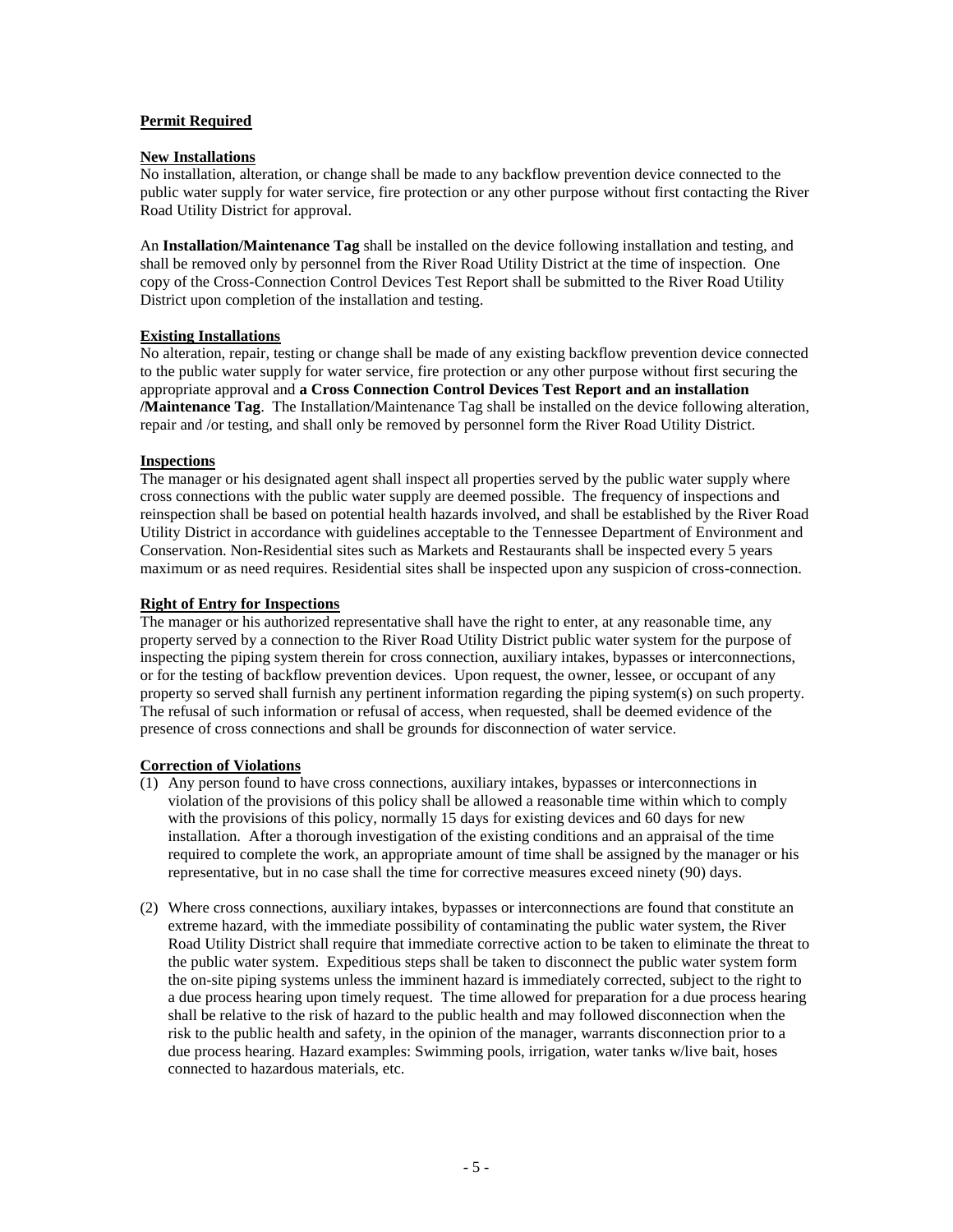(3) The failure to correct conditions threatening the safety of the public water system as prohibited by this policy and Tennessee Code Annotated, Section 68-221-711, within the time limits established by the manager or his representative, (usually 15 days for existing devices and 60 days for new installation) shall be grounds for denial of water service. If proper protection has not been provided after a reasonable time, the manager shall give the customer legal notification that water service is to be discontinued, and shall physically separate the public water system from the customer's on-site piping in such a manner that the two systems cannot again be connected by an unauthorized person, subject to the right of a due process hearing upon timely request. The due process hearing may follow disconnection when the risk to the public health and safety, in the opinion of the manager, warrants disconnection prior to a due process hearing.

#### **Required Devices**

Where the nature of the use of water supplied to a premises by the River Road Utility District water system is such that it is deemed:

- a. Impractical to provide an effective air-gap separation;
- b. The owner/occupant of the premises cannot or is not willing to demonstrate to the utility that the water use and protection features of the plumbing are such as to pose no threat to the safety or potability of the water;
- c. The nature and mode of operation within a premises are such that frequent alternations are made to the plumbing;
- d. There is likelihood that protective measures may be subverted, altered or disconnected;
- e. The nature of the premises is such that the use of the structure may change to a use wherein backflow prevention is required.
- f. The plumbing from a private well enters the premises served by the public water system, then the utility shall require the use of an approved protective device on the water service line serving the premises to assure that any contamination that may originate in the customer's premises is contained therein.
- g. Establishments containing potential cross-connection hazards as listed in Appendix A.

The following establishments will require a Reduced Pressure Principle Assemblies (or Detector) as premises isolation:

- 1. Mortuaries, morgues, autopsy facilities
- 2. Hospitals, medical buildings, animal hospitals and control centers, doctor and dental offices
- 3. Sewage treatment facilities, water treatment, sewage and water treatment pump stations
- 4. Premises with auxiliary water supplies or industrial piping systems
- 5. Chemical plants (manufacturing, processing, compounding, or treatment)
- 6. Laboratories (industrial, commercial, medical research, school)
- 7. Packing and rendering houses
- 8. Manufacturing plants
- 9. Food and beverage processing plants
- 10. Automated car wash facilities
- 11. Extermination companies
- 12. Airports, railroads, bus terminals, piers, boat docks
- 13. Bulk distributors and users of pesticides, herbicides, liquid fertilizer, etc.
- 14. Metal plating, pickling, and anodizing operations
- 15. Greenhouses and nurseries
- 16. Commercial laundries and dry cleaners
- 17. Film Laboratories
- 18. Petroleum processes and storage plants
- 19. Restricted establishments
- 20. Schools and Educational Facilities
- 21. Animal feedlots, chicken houses, and CAFOs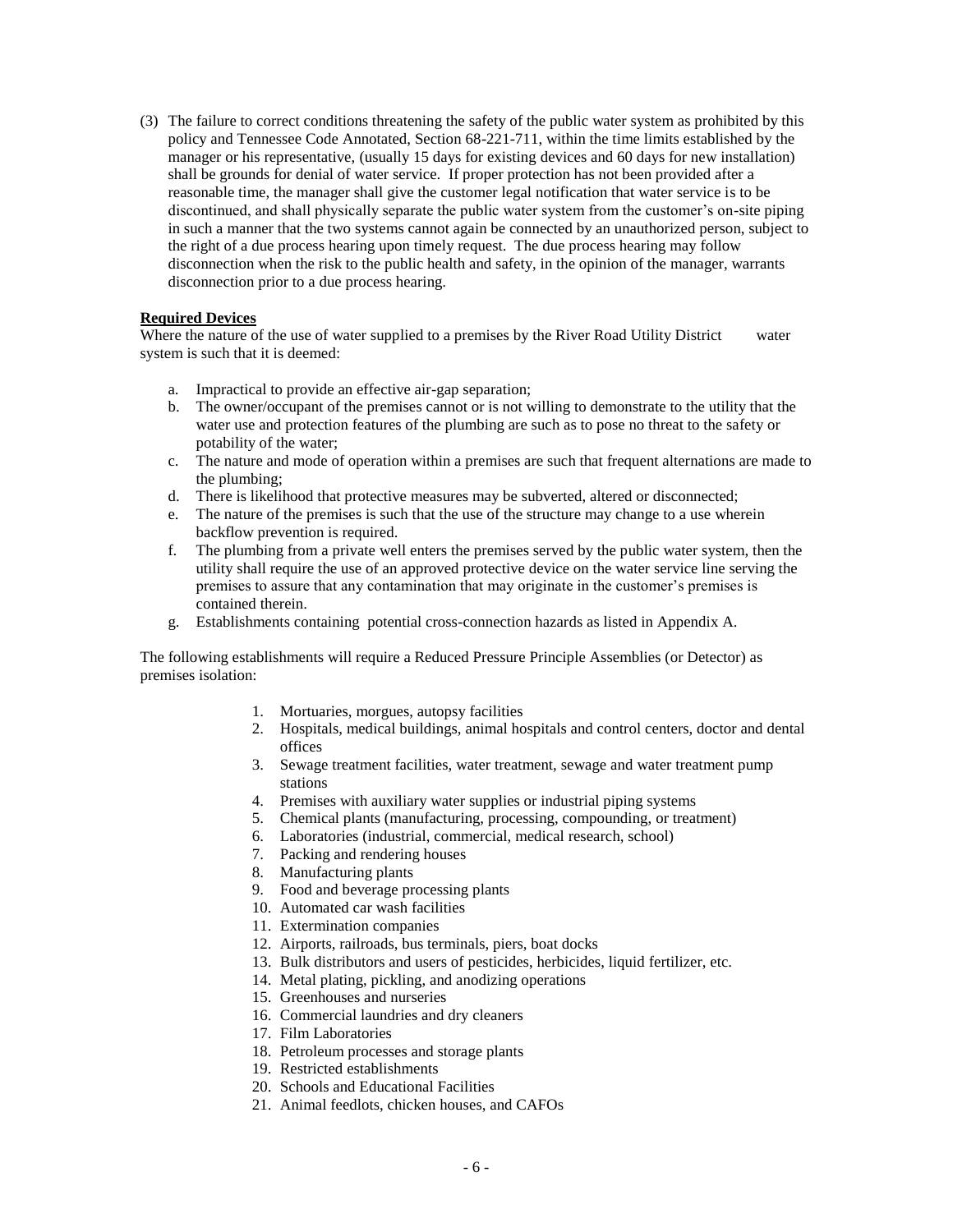- 22. Taxidermy facilities
- 23. Establishments which handle, process, or have extremely toxic or large amounts of toxic chemicals or use water of unknown or unsafe quality extensively.
- (1) The protective devices shall be of the type approved by the Tennessee Department of Environment and Conservation and the utility, as to manufacture, model, size and application. The method of installation of backflow prevention devices shall be approved by the utility prior to installation and shall comply with the criteria set forth in this policy. The installation and maintenance of backflow prevention devices shall be at the expense of the owner or occupant of the premises.
- (2) **Applications requiring backflow prevention devices** shall include, but shall not be limited to, domestic water service and/or fire flow connections for all commercial and educational buildings, construction sites, institutional and medical facilities, lawn irrigation systems and on all fire hydrants connections other than those by the fire department in combating fires.
- (3) The manager or his representative may require additional and/or internal backflow prevention devices wherein it is deemed necessary to protect potable water supplies within the premises.

#### **Approved Backflow Prevention Assemblies and Methods**

- A. All backflow prevention assemblies shall be fully approved and listed as acceptable by the State of Tennessee as to manufacture, model, size, application, orientation, and alterations. The installed assembly must have a status of **Passed** determined by performance evaluations to suffice as an approved backflow prevention assembly. The method of installation of backflow prevention devices shall comply with installation criteria set forth by this policy/ordinance and the State of Tennessee. Installation shall be at the sole expense of the owner of the owner or occupant of the premises.
- B. The type of protective assembly required by this Policy shall depend on the degree of hazard that exists. Reduced Pressure Principle Assemblies (and/or Detector) may be used for health hazards and non-health hazards. Double Check Valve Assemblies (and/or Detector) may **only** be used for non-health hazards and is limited to Class 1-3 fire systems only.
- C. Pressure vacuum breakers, spill-resistant vacuum breakers, and atmospheric vacuum breaker are not allowed for premise isolation and will not satisfy the requirements of this Policy/Ordinance for adequate backflow prevention due in part to the inability to protect against backpressure.

#### **Installation Criteria**

The minimum acceptable criteria for the installation of reduced pressure backflow prevention devices, double check valve assemblies or other backflow prevention devices requiring regular inspection or testing shall include the following:

- a. All required devices shall be installed in accordance with the provisions of this policy, by a person certified by the Tennessee Department of Environment and Conservation, Division of Drinking Supply or its successor. Certification shall be for **completion of special training and demonstration of competency in the installation, maintenance and testing of backflow prevention devices.** Evidence of current shall be required at the time of permit application and installation. Only licensed sprinkler contractors may install, repair or test backflow prevention devices on fire protection systems.
- b. An approved backflow prevention assembly shall be installed on each service line to a customer's premises and in all cases, before the first branch line leading off the service line, if it is impractical or easily altered to provide an effective air gap separation, when any of the following conditions exist.
- c. All devices shall be installed in accordance with the manufacturer's instructions and shall possess appropriate test cocks, fittings and caps required for the testing of the device. All fittings shall be of brass construction, unless otherwise approved by the utility, and shall permit direct connection to department test equipment.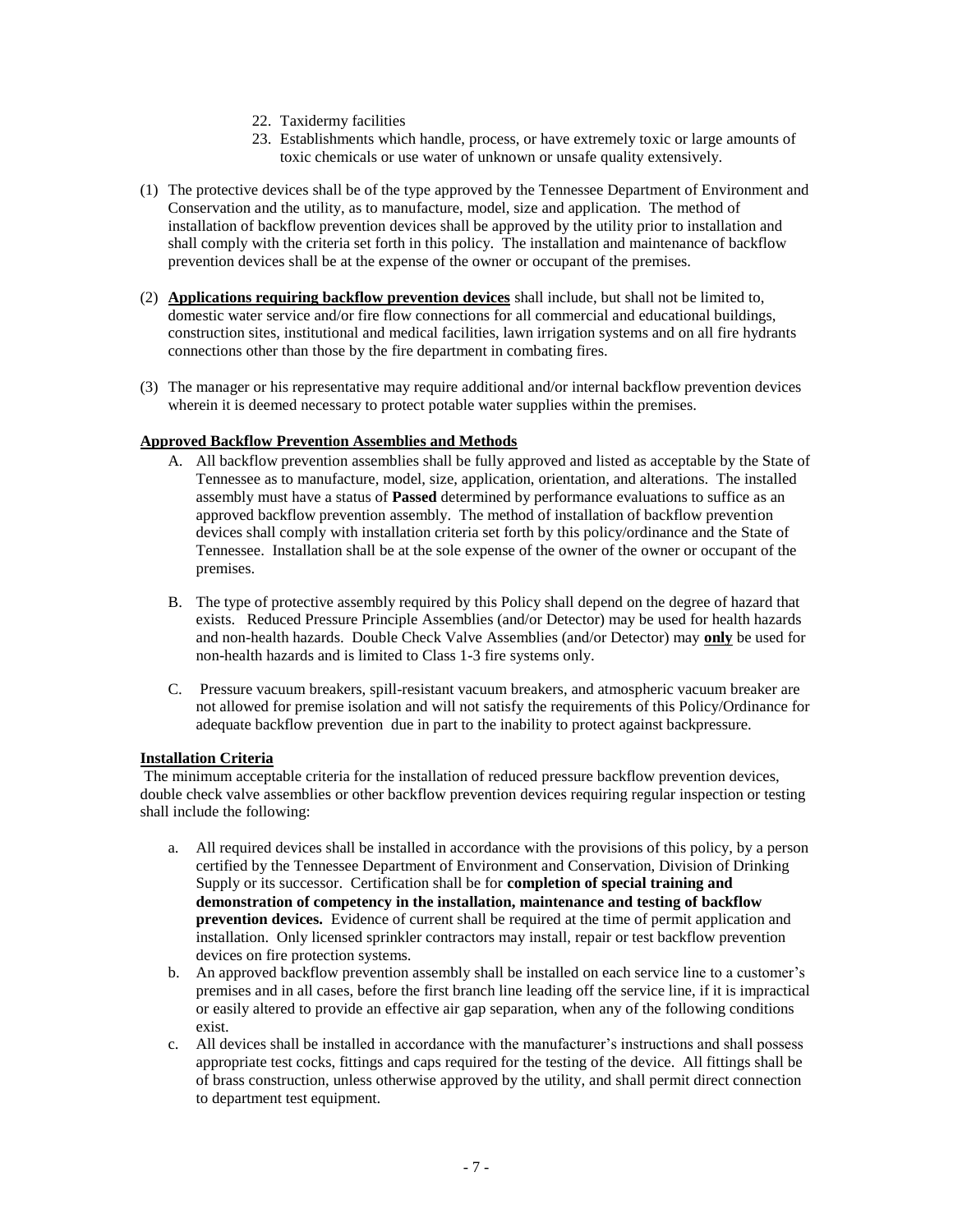- d. The entire device, including valves and test cocks, shall be easily accessible for testing and repair.
- e. All devices shall be placed in the upright position in a horizontal run of pipe.
- f. Device shall be protected from freezing, vandalism, mechanical abuse and from any corrosive, sticky, greasy, abrasive or other damaging environment.
- g. Reduced Pressure Backflow Prevention devices shall be located a minimum of twelve (12") inches plus the nominal diameter of the device above either; 1) the floor, ) the top of opening(s) in the enclosure or 3) maximum flood level, whichever is higher. Maximum height above the floor surface shall not exceed sixty (60") inches.
- h. Clearance from wall surfaces or other obstructions shall be at least six (6") inches. Devices located in non-removal enclosures shall have at least twenty-four (24") inches of clearance on each side of the device for testing and repairs.
- i. Devices shall be positioned where a discharge from the relief port will not create undesirable conditions. The relief port must never be plugged, restricted or solidly piped to a drain.
- j. An approved air-gap shall separate the relief port from any drainage system. An approved air-gap shall be at least twice the inside diameter of the supply line, but never less than one (1") inch.
- k. An approved strainer shall be installed immediately upstream of the backflow prevention device, **except in the case of a fire protection system.**
- l. Devices shall be located in an area free from submergence or flood potential, therefore never in a below grade pit or vault. All devices shall be adequately supported to prevent sagging.
- m. Adequate drainage shall be provided for all devices. Reduced Pressure Backflow Prevention devices shall be drained to the outside whenever possible.
- n. Fire hydrant drains shall not be connected to the sewer, nor shall fire hydrants be installed such that backflow/backsiphonage through the drain may occur.
- o. Enclosures for outside installations shall meet the following criteria:
	- 1. All enclosures for backflow prevention devices shall be as manufactured by a AWWA approved company or an approved equal.
	- 2. For backflow prevention devices up to and including two (2") inches, the enclosure shall be constructed of:

#### **SAMPLE SPECIFICATION**

5052-H32 aluminum, or an approved equal material, with a minimum of 1.5" factory manufactured polyisocyanurate insulation in the walls and roof. For backflow prevention devices 2-1/2" and larger, the enclosure shall be constructed of 5052-H32 aluminum, or an approved equal material, with a minimum of 1.5" factory manufactured polyisocyanurate insulation in the walls and 3" factory manufactured polyisco cyanurate insulation in the roof.

#### **The complete assembly, including valve stems and hand wheels, shall be protected by being inside the enclosure.**

- 3. To provide access for backflow prevention devices up to and including two (2") inches, the enclosures shall be completely removable. Access for backflow prevention devices 2-1/2" and larger shall be provided through a minimum of two access panels. The access panels shall be of the same height as the enclosure and shall be completely removable. All access panels shall be provided with built-in locks.
- 4. The enclosure shall be mounted to a concrete pad as specified by the manufacturer, but in no case less than four (4") inches thick. The enclosure shall be constructed, assembled and/or mounted in such a manner that it will remain locked and secured to the pad even if any outside fasteners are removed. All hardware and fasteners shall be constructed of 300 series stainless steel.
- 5. Heating equipment, if required, shall be designed and furnished by the manufacturer of the enclosure to maintain and interior temperature of +40 degrees F with an outside temperature of –30 degrees F and a wind velocity of 115 miles per hour.
- p. Where the use of water is critical to the continuance of normal operations or the protection of life, property, or equipment, duplicate backflow prevention devices shall be provided to avoid the necessity of discontinuing water service to test or repair the protective device. Where it is found that only one device has been installed and the continuance of service is critical, the utility shall notify, in writing, the occupant of the premises of plans to interrupt water services and arrange for a mutually acceptable time to test the device. In such cases, the utility may require the installation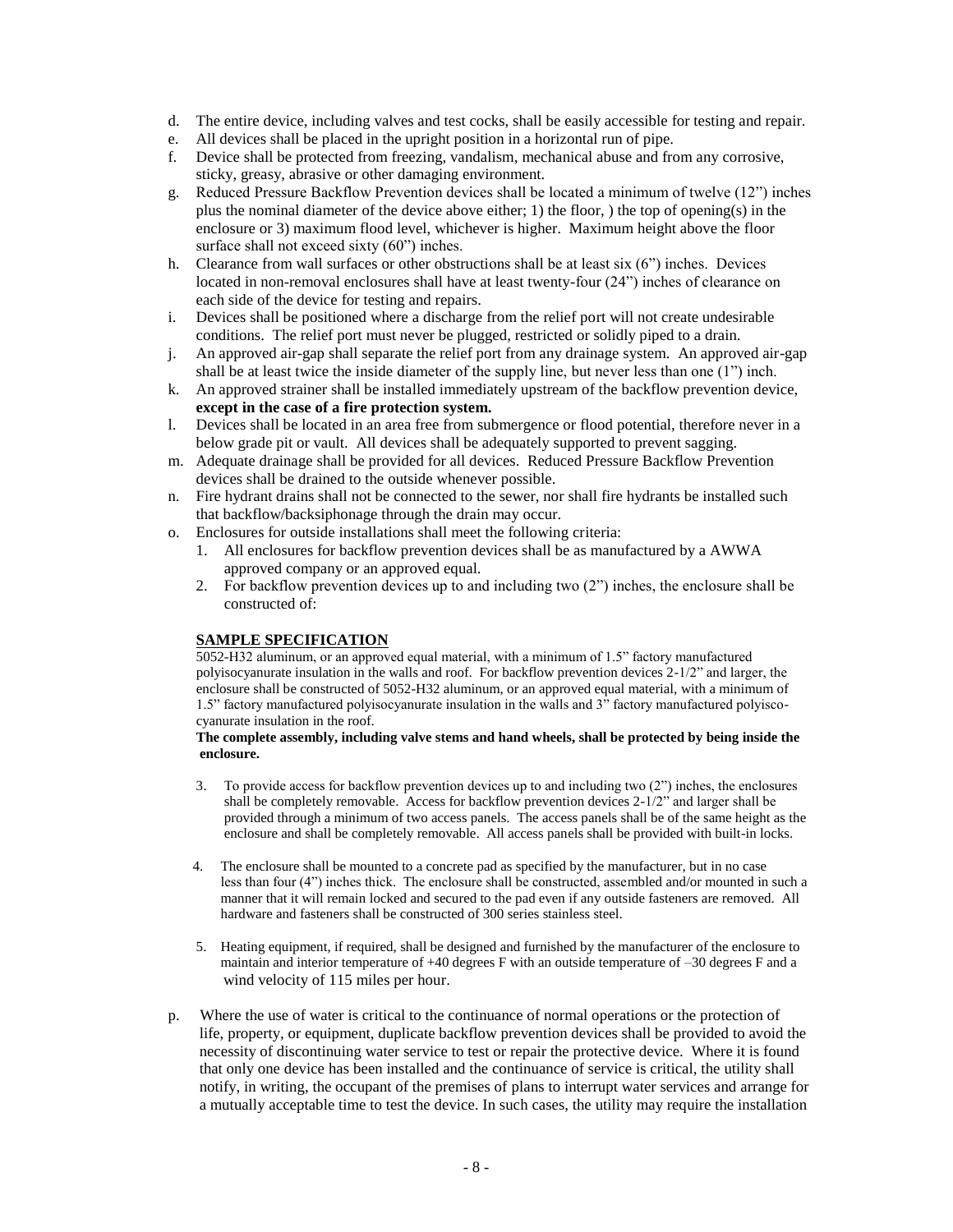of a duplicate device.

q. The utility shall require the occupant of the premises to keep any backflow prevention devices working properly, and to make all indicated repairs promptly. Repairs shall be made by qualified personnel, possessing valid certification from the Tennessee Department of Environment and Conservation, Division of Water Supply, acceptable to the utility. Expense of such repairs shall be borne by the owner or occupant of the premises. The failure to maintain a backflow prevention device in proper working condition shall be grounds for discontinuance of water service to premises. Likewise the removal, bypassing or alteration of a backflow prevention device or the installation thereof, so as to render a device ineffective shall constitute a violation of this policy and shall be grounds for discontinuance of water service.

Water service to such premises shall not be restored until the customer has corrected or eliminated such conditions or defects to the satisfaction of the utility.

**Testing of Devices.** The Customer shall have Devices tested at least annually by a qualified person possessing a valid certification from the Tennessee Department of Environment and Conservation, Division of Water Supply for the testing of such devices. A record of this test shall be submitted to the Utility and to the customer. Water service shall not be disrupted to test a device without the knowledge of the occupant of the premises. Devices that fail testing shall be repaired and re-tested within 14 days for high risk high hazard, 90 days maximum for high risk and low hazards. Failure of this requirement will require termination of water service.

- a. All assemblies used to protect the public water system must be tested every 12 months. In those instances where the Cross-Connection Coordinator deems the hazard to be great enough (Criteria should be listed), performance evaluation may be required at more frequent intervals.
- b. Any assembly not tested with 12 month period will be deemed not approved and have a status of **Failed**. The customer will be sent notification of that the assembly is not incompliance with this o policy
- c. All assemblies must be deemed **Passed** for each initial and subsequent annual performance evaluations to satisfy as approved backflow prevention assembly.
- d. All assemblies will be tested by backflow prevention assembly tester possessing a **valid Certificate of Competency in Testing and Evaluation Backflow Prevention Assemblies** issued by the State of Tennessee.
- e. All performance evaluation must be performed with an annually certified test kit.
- f. Certifications for test kits are valid for one year after certification is performed. If the test kit is not recertified after one year, it is deemed expired.
- g. Test kits must be certified annually and the backflow prevention assembly tester must show proof of certification from manufacturer-approved entities. No performance evaluations will be accepted from a backflow prevention assembly tester with an expired test kit certification.
- h. Proof of annual test kit certification and Certificate of Competency must be kept on file for each tester by water provider.
- i. Backflow Prevention Assembly Testers must test and evaluate according to the latest Division of Water Supply's latest approved procedures for Reduced Pressure Principle Assembly and the Double Check Valve Assembly.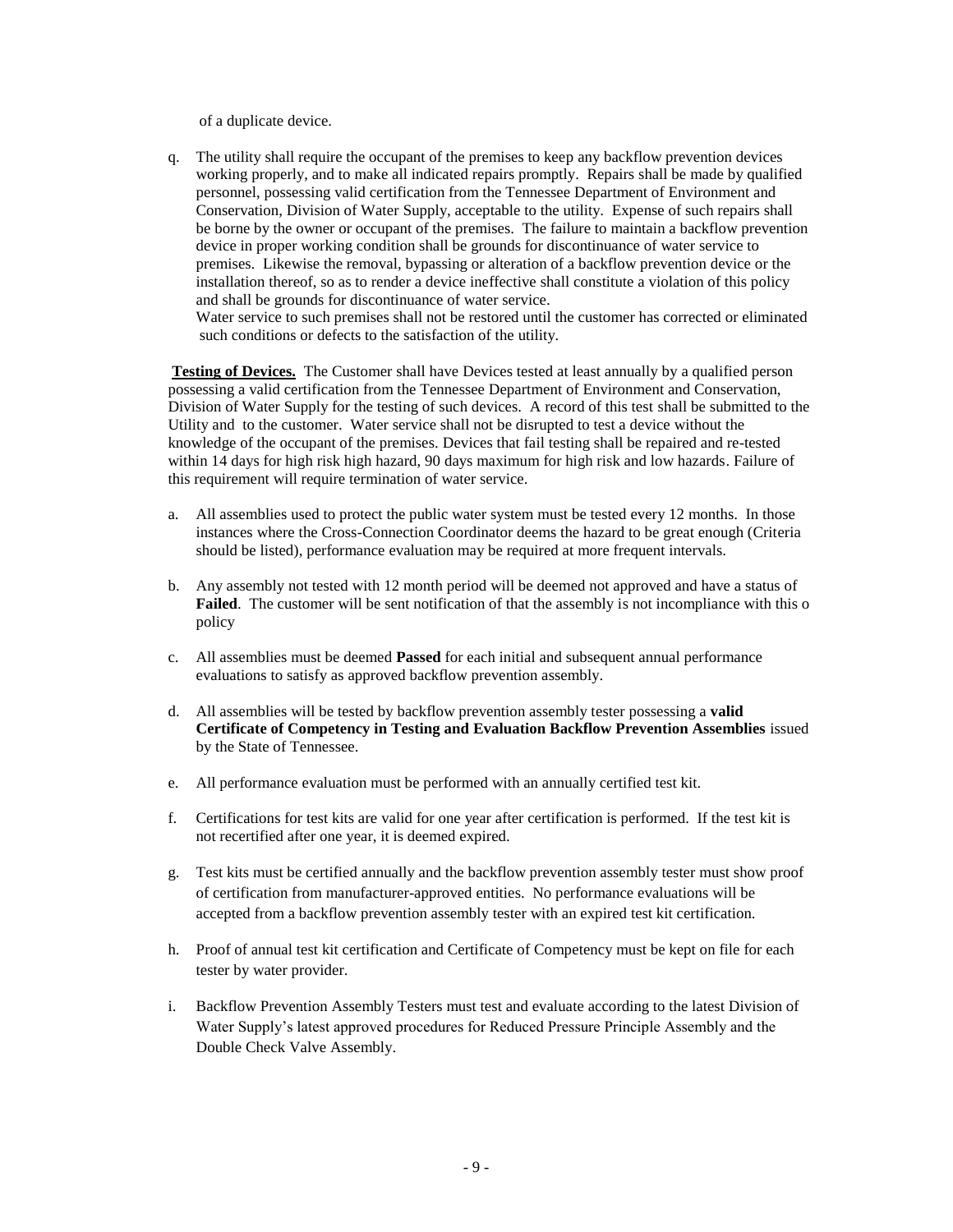- j. If any test does not meet the minimum requirements set forth in the approved testing procedure, the assembly is deemed **Failed** and does not suffice as an approved backflow prevention device. If conditions around the assembly do not allow the assembly to be tested, the assembly fails the assembly performance evaluation and is marked **Failed** on test report. (Examples would include assembly is submerged, test cocks missing or plugged, relief valve continually discharging).
- k. Backflow Prevention Assemblies are deemed **Passed** if all parts of the performance evaluation meet the minimum requirements in the approved testing procedure.
- l. Each location requiring an assembly will have a documented backflow prevention assembly, if the assembly at the address cannot be identified or is not the same, the water provider will be notified and a determination of which is assembly is used for protection of the water system. (All areas that need protection will be listed by address and location along with the serial no. of device)
- m. Test reports must be completely and accurately documented and the appropriate evaluation (**Passed** or **Failed**) determined from testing procedure. Any test report that is not recorded completely in the sections pertinent to the results of the performance evaluation tests will not be accepted by the Public Water System.
- n. All performance evaluations on file will be recorded on an (State and Water System) approved test report.
- o. Assemblies must be tested when installed and after every repair. Backflow prevention assemblies on lawn irrigation systems must be tested when assemblies are placed in service after winterization (To prevent testing just prior to winterization). If lawn irrigation backflow assemblies are taken removed to winterize the system, upon startup of the system, the assemblies must be retested.
- p. Failure to maintain a backflow prevention assembly that is deemed **Passed** shall be grounds for discontinuance of water service. The removal, bypassing, or altering of a protective device or installation, without the approval of the Cross-Connection Control Coordinator or designee, thereof so as to render a device ineffective shall constitute grounds for discontinuance of water service. Water service to such premises shall not be restored until the customer has corrected or eliminated such conditions or defects to the satisfaction thispolicy and the Cross-Connection Control Coordinator or designee.
- q. Community Water System shall require the occupant of the premises to keep the backflow prevention assembly working properly and a status of **Passed**. Repairs shall be made by qualified personnel acceptable to River Road Utility District within the time limits set forth by this policy. Expense of such repairs shall be borne by the owner or occupant of the premises. The failure to maintain a backflow prevention assembly in proper working order and a status of Passed shall be grounds for discontinuance of water service.
- r. The backflow prevention assembly must be tested after every repair and have a status of **Passed** to be in compliance with this policy.
- s. Cross-Connection Control Coordinator or designee shall have the right to inspect and test any assemblies whenever it is deemed necessary. Water service shall not be disrupted to the assembly without the knowledge of the occupant of the premises.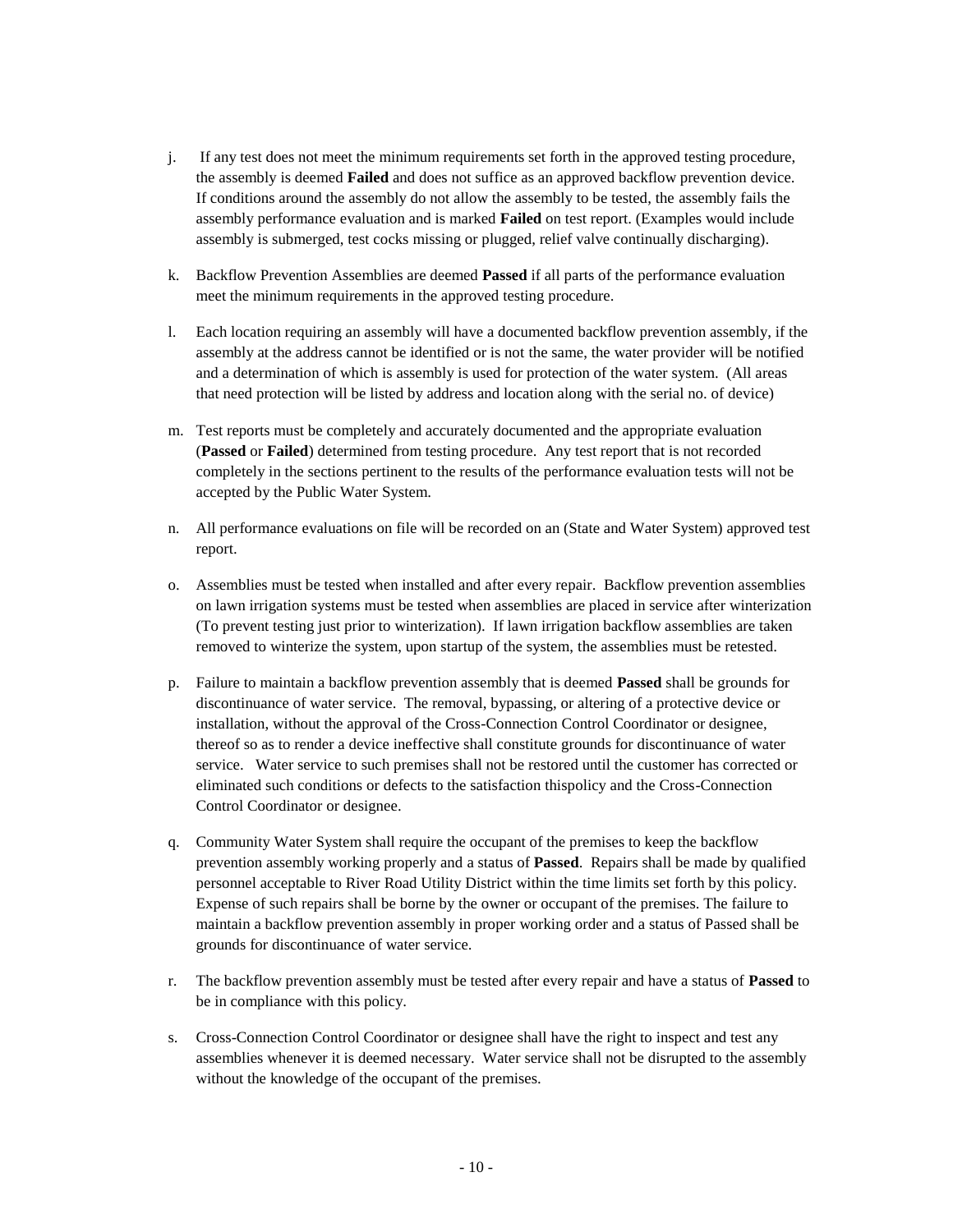#### **Nonpotable Supplies**

The potable water supply made available to a premises served by the public water system shall be protected from contamination as specified in the provisions of this policy. Any water pipe or outlet which could be used for potable or domestic purposes and which is not supplied by the potable water system must be labeled in a conspicuous manner such as:

#### **Conflicting Provisions**

If any provision of this policy is found to conflict with any provision of any other policy, then the provision of this ordinance shall control. That should any part, or parts of this policy be declared invalid for any reason, no other part, or parts, of this ordinance shall be affected thereby.

#### **Thermal Expansion Control**

A device for the control of thermal expansion shall be installed on the customer's water system where the thermal expansion of the water in the system will cause the water pressure to exceed the pressure setting of the pressure relief valve of the water heater. The thermal expansion device shall control the water pressure to prevent the pressure relief valve of the water heater from discharging.

#### **Water Heater Temperature-Pressure Relief Valves**

All storage water heaters operation above atmospheric pressure shall be provided with an approved, selfclosing (levered) pressure relief and temperature valve or combination thereof, except for nonstorage instantaneous heaters. Such valves shall be installed in the shell of the water heater tank or may be installed in hot water outlet, provided the thermo-bulb extends into the shell of the tank. Temperature relief valves shall be so located in the tank as to be actuated by water in the top 1/8 of the tank served.

For installations with separate storage tank, said valve shall be installed on the tank and there shall not be any type of valve installed between the water heater and the storage tank. There shall not be a check valve or shut off valve between a relief valve and the heater or tank which it serves. The relief valve shall not be used as a means of controlling thermal expansion.

#### **Safety Standards-Duplicate Equipment in Parallel Required**

Where the use of water is critical to the continuation of normal operations or protection of life, property, or equipment, duplicate units shall be provided to avoid the necessity of discontinuing water service to test or repair a backflow prevention assembly. Until such time as a parallel unit has been installed where the continuance of service is critical, the Cross-Connection Control Manager/Coordinator or designee shall notify the occupant of the premises, in writing, of plans to interrupt water service and arrange for a mutually acceptable time to test or repair the assembly.

#### **Existing Backflow Prevention Assemblies**

- A. All presently installed backflow prevention assemblies which were previously acceptable to the State of Tennessee that complies with installation, testing, and maintenance requirements of this policy/ordinance and in the sole discretion of the Cross-Connection Control Coordinator or designee adequately protect the public water system from backflow and that were approved assemblies for the purpose described herein at the time of installation may be retained in service.
- B. Location or space requirements shall not be cause for re-location or replacement of any backflow prevention assembly that is presently installed in a vertical run of pipe shall be replaced, reinstalled, in an approved manner in a horizontal run of pipe.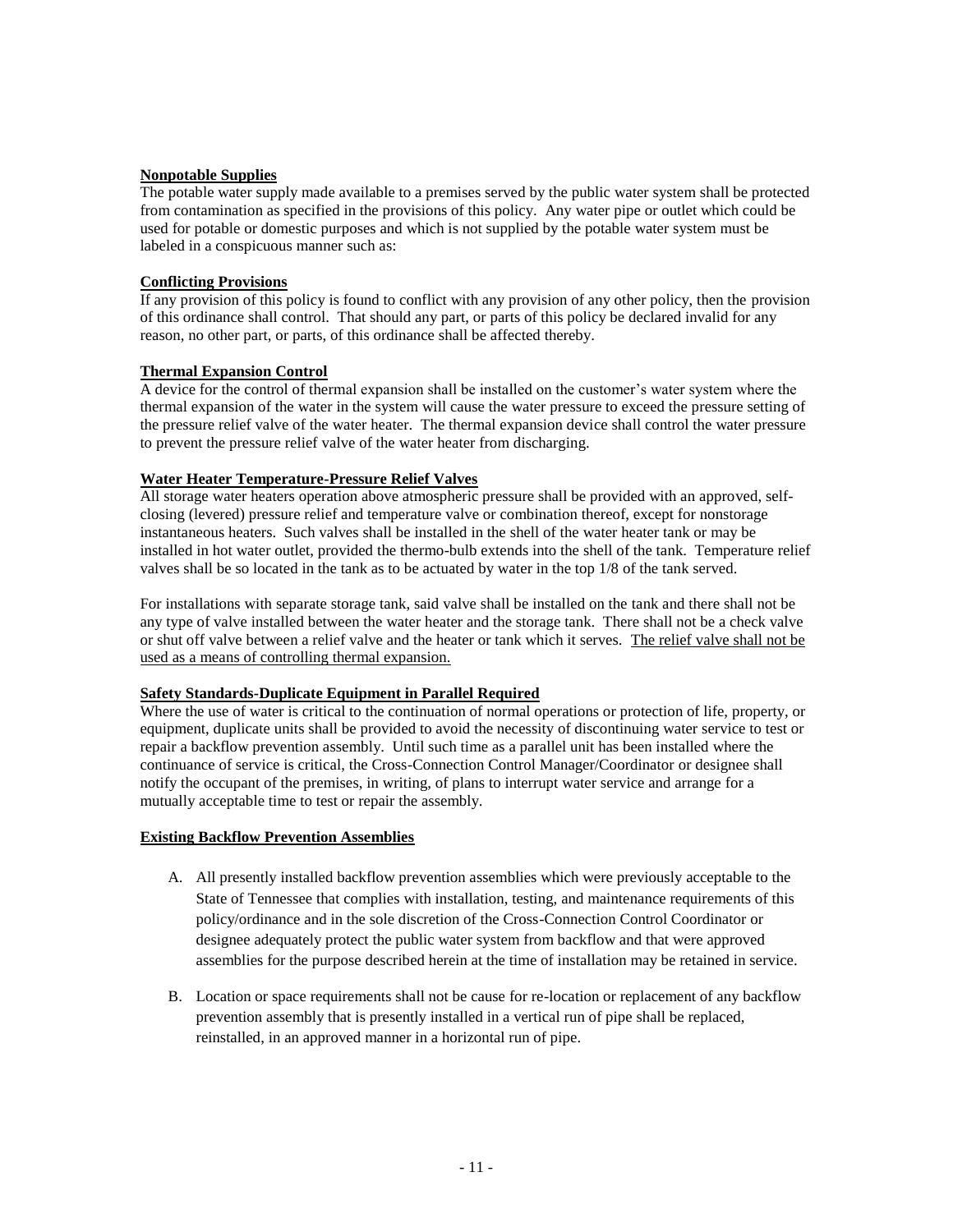C. Wherever an existing assembly is moved from the present location, or when the inspector finds that the conditions of the assembly constitutes a health hazard, the unit shall be replaced by the backflow prevention assembly meeting the requirements of this policy.

## **WATER UNSAFE FOR DRINKING**

The minimum acceptable sign shall have black letters at least one (1") inch high located on a red background. Color coding of pipelines, in accordance with (OSHA) Occupational safety and Health Act guidelines, shall be required in locations where in the judgment of the utility, such coding is necessary to identify and protect the potable water supply.

#### **Statement Required**

Any person whose premises are supplied with water from the public water system, and who also has on the same premises a well or other separate source of water supply, or who stores water in an uncovered or unsanitary storage reservoir from which the water is circulated through a piping system, shall file with the utility a statement of the nonexistence of unapproved or unauthorized cross connections, auxiliary intakes, bypasses or interconnections. Such statements shall contain an agreement that no cross connections, auxiliary intakes, bypasses or interconnections will be permitted upon the premises. Such statements shall also include the location of all additional water sources utilized on the premises and how they are used. Maximum backflow protection shall be required on all public water sources supplied to the premises.

## **Penalty; Discontinuance of water supply**

- (1) Any person who neglects or refuses to comply with any of the provisions of this policy may be deemed guilty of a misdemeanor and subject to a fine.
- (2) Independent of and in addition to any fines or penalties imposed, the manager will discontinue the public water supply service to any premises upon which there is found to be a cross connection, auxiliary intake, bypass or interconnection; and service shall not be restored until such cross connection, auxiliary intake, bypass or interconnection has been eliminated or approved backflow protection is installed within time limits set forth by this policy.

#### **Provision Applicable**

The requirements contained in this policy shall apply to all premises served by the River Road Utility District and are hereby made part of the conditions required to be met for the River Road Utility District to provide water services to any premises. The provisions of this policy shall be rigidly enforced since it is essential for the protection of the public water distribution system against the entrance of contamination. Any person aggrieved by the action of the policy is entitled to a due process hearing upon timely request.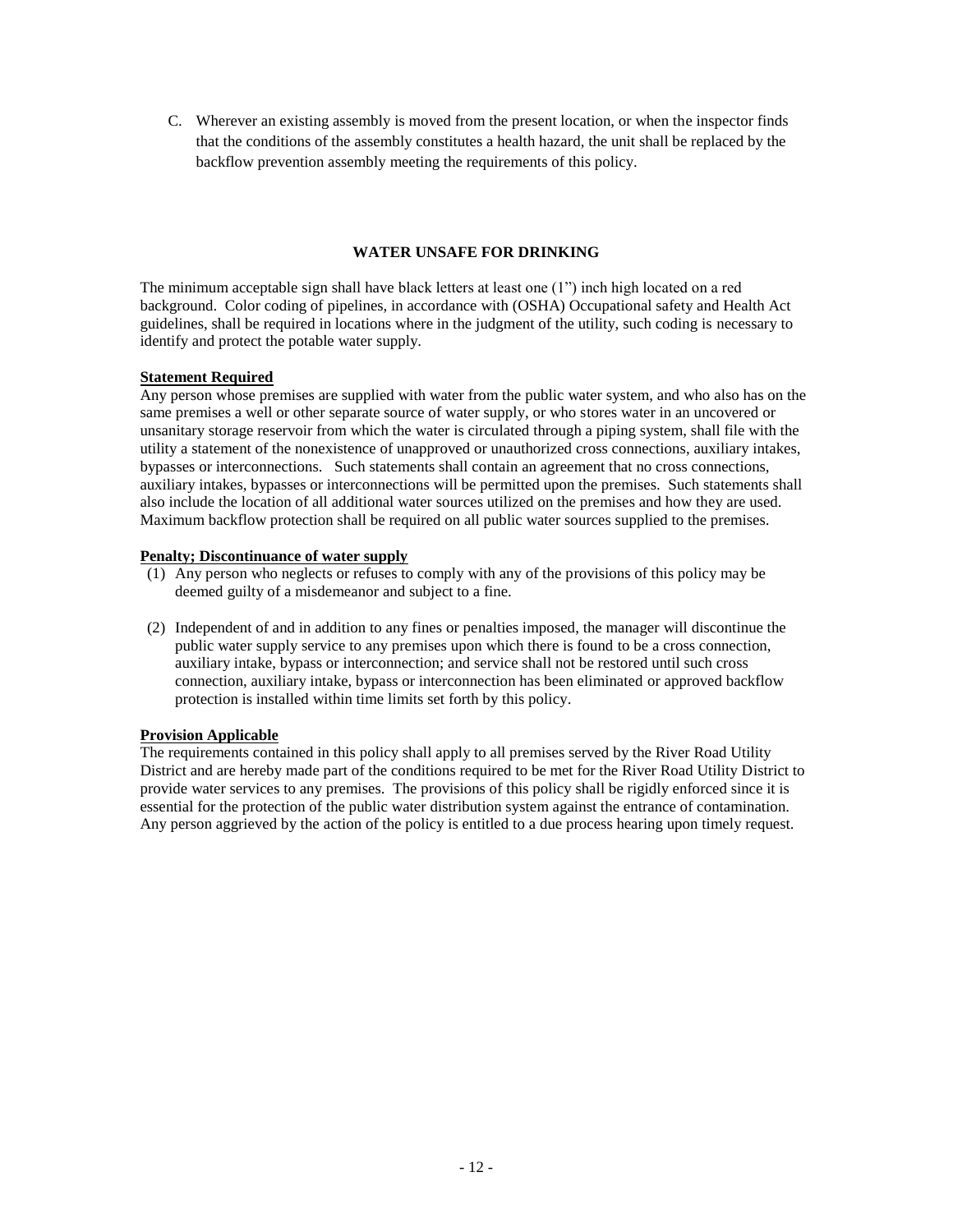#### **Effective Date**

This policy/ordinance shall take effect from and after its passage and publication as the law directs, the public welfare requiring it. Approved this \_\_\_\_\_\_\_\_\_ day of \_\_\_\_\_\_\_\_\_\_\_\_, 2\_\_\_\_\_\_\_

 **Approval Signatures**

## **River Road Utility District Board approval**

| <b>Board President</b>      |                                      |
|-----------------------------|--------------------------------------|
| <b>Board Vice-President</b> |                                      |
|                             |                                      |
| <b>Board Secretary</b>      |                                      |
|                             |                                      |
|                             |                                      |
|                             |                                      |
|                             | Date: $\_\_\_\_\_\_\_\_\_\_\_\_\_\_$ |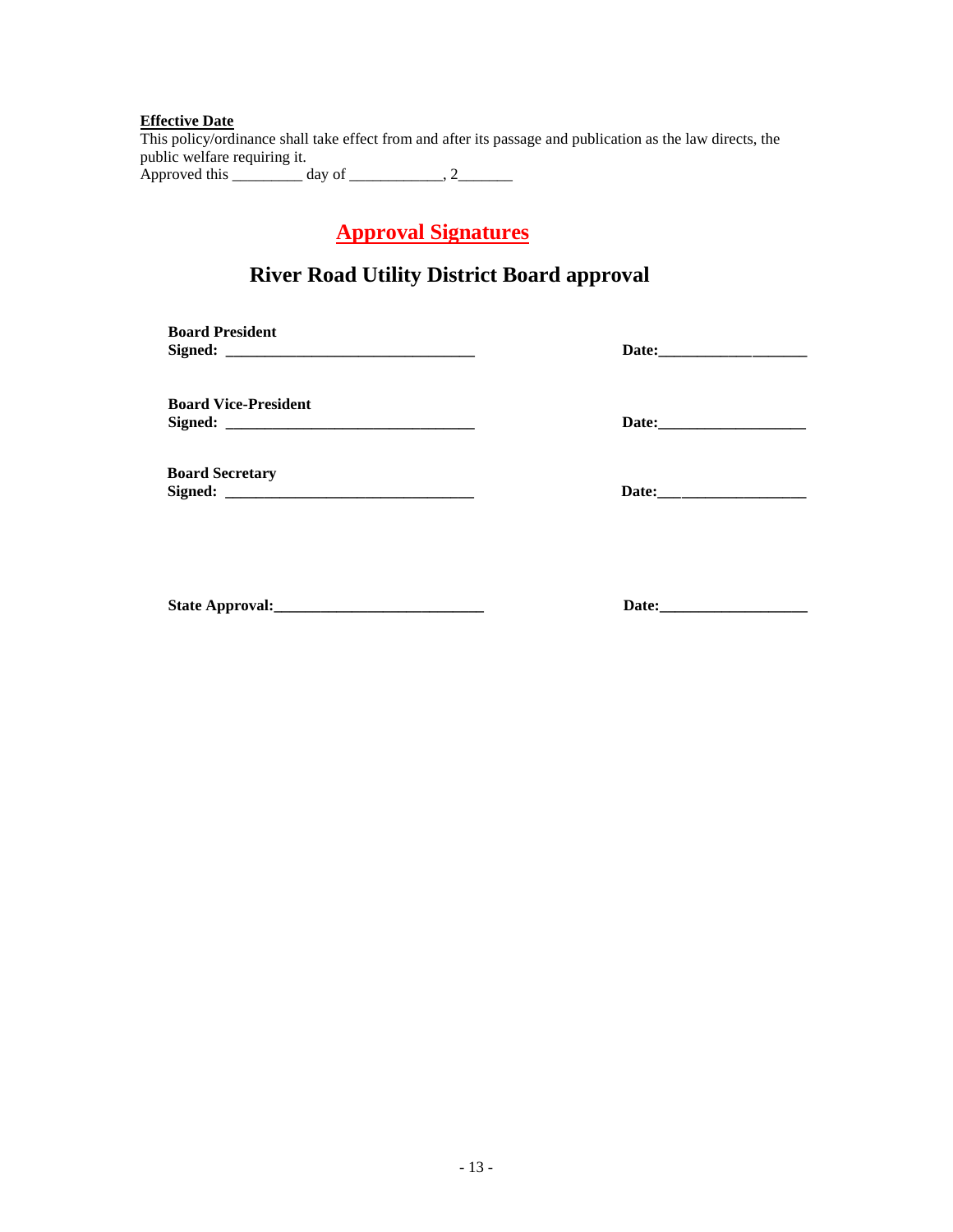## **Appendix A**

**(TO POLICY)**

## **Equipment posing significant risk of creating cross-connections.**

Establishments with equipment list will normally require premise isolation with a Reduced Pressure Principle Assembly depending on hazard unless otherwise found to have an appropriate air gap.

Many devices or equipment below may be designed and constructed with approved air gaps that would adequately protect the water system. However, the cross-connection control inspector should consider and make judgments on the amount risk that the establishment poses to the distribution and not solely on the presence or absence of the devices, situations, or equipment listed below.

The following is an incomplete list of equipment normally requiring backflow prevention assemblies, it is to be noted that any connection with piping, equipment, or devices that contain or may contain substances that are pollutants or contaminants will require premises isolation.

Air-conditioning systems (using water for processing) Aspirators Air lines Autoclaves and sterilizers Auxiliary systems Baptismal tanks Bathtubs (Hard Piped) Bedpan washers **Bidets** Booster pumps Brine tanks, softeners Boilers Car wash equipment Chemical feeders Chillers Chlorination equipment Coffee urns Commercial cookers **Condensers Compressors** Cooling systems Cooling towers Culture vats Cuspidor, dental Developing equipment Dishwashers (commercial\_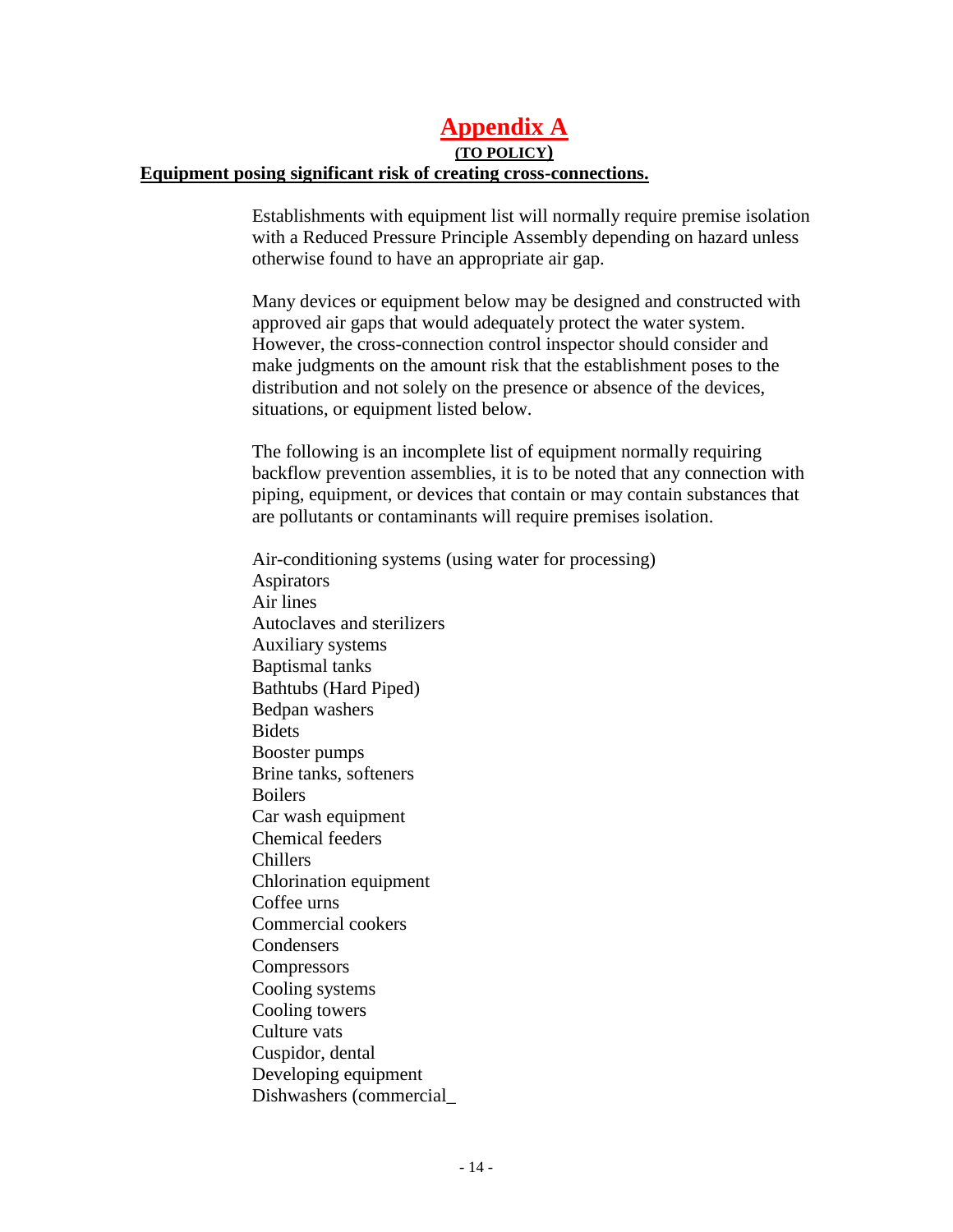Display fountains Drinking fountains Ejectors, steam or water Extractors Fire protection systems, standpipes, sprinkler systems and drain lines Fish tanks, ponds Floor drains Food mixing tanks Frost-free toilets, hydrants, and fountains Garbage grinders Garbage can washers Garden sprayers Heat exchangers Humidity controls Hydraulic equipment Hydraulic insecticide or fertilizer applicators Hydraulic lifts Ice makers Irrigation systems, lawn sprinklers Kitchen equipment Laboratory equipment Laundry equipment **Lavatories** Lawn sprinklers Liquid handling systems Lubrication, pump bearings Medical equipment Pest control equipment Photo laboratory sinks Potato peelers Pressure cookers Process water circulation systems Pump, priming systems Sewer flush tanks Shampoo sinks, basins Showers, telephone type shower heads Sinks, slop sinks Soda fountains Solar water and space heating equipment Steam boilers Steam tables Stop and waste vales Swimming pools, ponds, fountains Tank and vats Therapeutic tanks,spas, and hot tubs Threaded hose bibbs